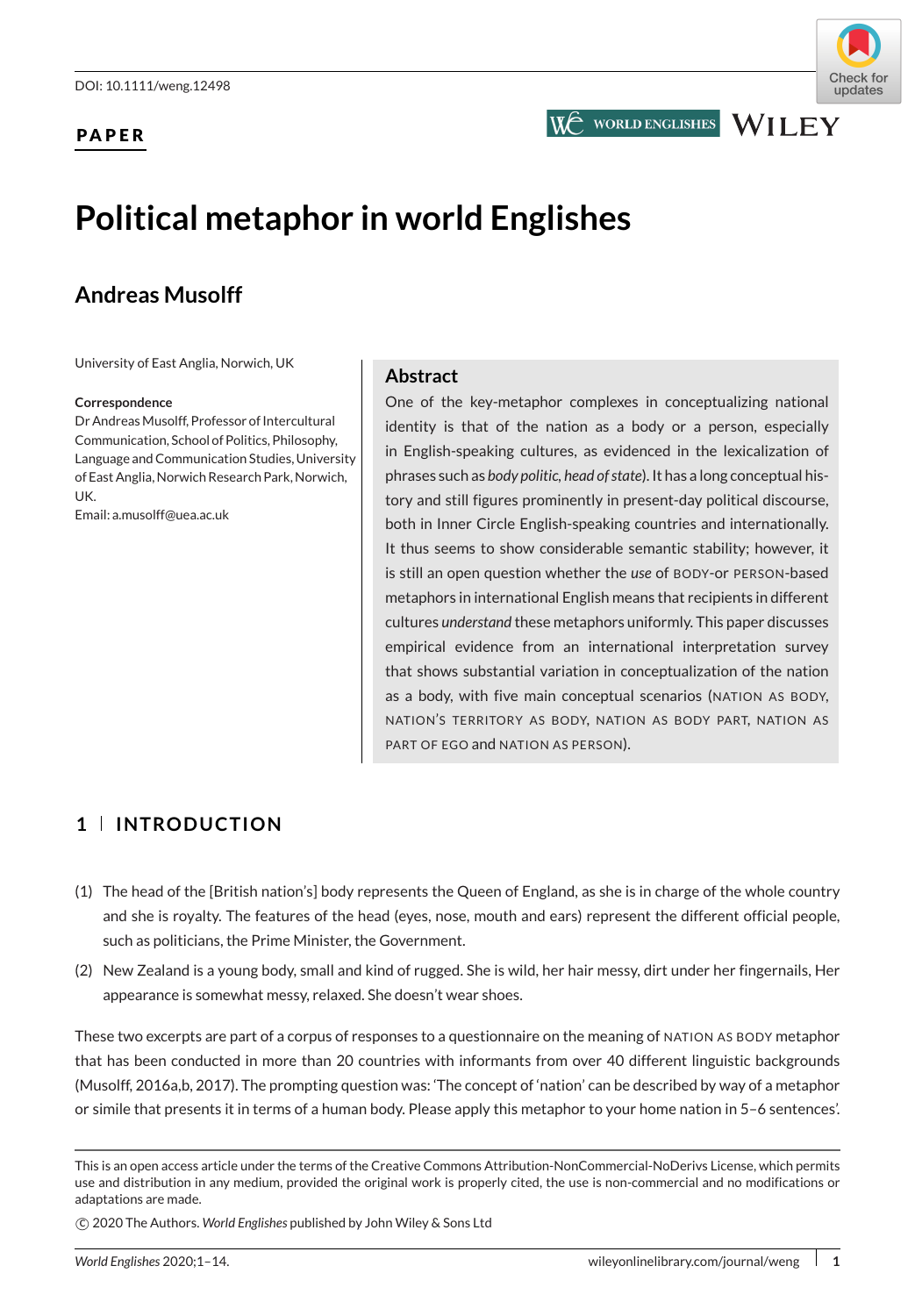The motivation for the questionnaire was the experience of contrasting responses to an improvised class test in an MA seminar to check on the recently introduced term 'body politic'. As the majority of students in the seminar did not have English as their first language, I tried to ascertain that the new terminology had been understood by asking them to apply the body politic metaphor to their home country. To my surprise, 50 per cent of responses, which were all given by Chinese students, looked like this:

(3) Beijing: Heart and Brain, Shanghai: Face (economic center); Hong Kong and Taiwan: Feet; Tianjin: Hands ( = army close to Beijing); Shenzhen: Eyes  $($  = the first place open to the world).

Reponses of this latter type, which appear to be grounded in a TERRITORY-based understanding of the NATION-AS-BODY metaphor, clearly contrasted with responses of types (1) and (2), which conceptualized the respective home nation as a BODY (more precisely, HEAD see example 1) or as a PERSON (that is, with personality/character traits, see example 2). Of course, the concept of a PERSON is not identical with that of a BODY, but across most cohorts at least 10 per cent (in some cases up to 40%) respondents chose to interpret the BODY metaphor in this way.<sup>1</sup>

Having found evidence of three-way conceptual variation in the interpretation of the body politic metaphor among one seminar class, the initial group of students and I developed a simple standardized questionnaire that asked one question, that is, to apply the BODY-metaphor to one's home nation, plus social background information about informants' first language, nationality, age and sex. With the generous help of colleagues and their students, the questionnaire has been administered to various cohorts of language/communication students at the University of East Anglia, two other British universities and higher education institutions of over 20 more countries, with informants from over 40 different linguistic backgrounds (Musolff, 2020 forthcoming). Here, we focus on the cohort of Inner Circle English speakers ( $n = 183$ ), which comprises samples from the UK, the USA, New Zealand and Australia. Their analysis in section 4 of this paper will be mainly qualitative, to show the *range of variation* but will also include comments on the indicative quantitative findings. In sections 2 and 3 we outline the theoretical and methodological horizon of the analysis.

# **2 'UNIVERSALIST' VS. 'RELATIVIST' POSITIONS IN CONCEPTUAL METAPHOR THEORY**

The 'classic' conceptual metaphor theory (CMT) approach, developed since the 1980s by Lakoff, Johnson and others, has been a oriented towards a universalist stance on metaphorical concepts towards by locating their origins in 'embodied', ultimately neurophysiologically-based cross-domain mappings (Fauconnier & Turner, 2002; Kövecses, 2002, 2015; Lakoff, 1993, 2008; Lakoff & Johnson, 1980, 1999). Nonetheless, the issue of intra- and cross-cultural variation of metaphor has been a topic for continuous discussion both in CMT and applied metaphor studies, thanks to its salience in real-life data of metaphor use (Idström & Piirainen, 2012; Low, Todd, Deignan, & Cameron, 2010; Musolff, MacArthur, & Pagani, 2014; Sharifian, 2010). The largest overview of culture-specific metaphor variation from a CMT perspective is Kövecses' (2005) volume on *Metaphor in culture: Universality and variation,* in which the author makes two 'modifications' to CMT to accommodate variation phenomena: (1) he stresses that it 'is complex metaphors – not primary metaphors – with which people actually engage in their thought in real cultural contexts', and (2) he introduces the notion of a 'main meaning focus' that metaphors gain in a specific community of speakers (2005, pp. 11–12). Such a 'meaning focus' includes culture-specific source-conceptual material. For instance, the apparently universal conceptualization of the emotion ANGER (target concept) as a PRESSURISED SUBSTANCE IN A CONTAINER (source concept), which has been researched across cultures by Kövecses (1986, 1990, 1995) and others (Matsuki, 1995; Taylor & Mbense, 1998; Yu, 1998), has several distinct semantic manifestations. In English it is expressed by way of analogy to a fluid but in Chinese by analogy to a gas, and its main locations can be the head (in English), the belly (in Japanese) or the heart (in Zulu) (Kövecses, 2005, pp. 68–69). The investigation of cultural differences in conceptualization of emotionally and cognitively central body parts (that is, as the seat of emotional/cognitive agency)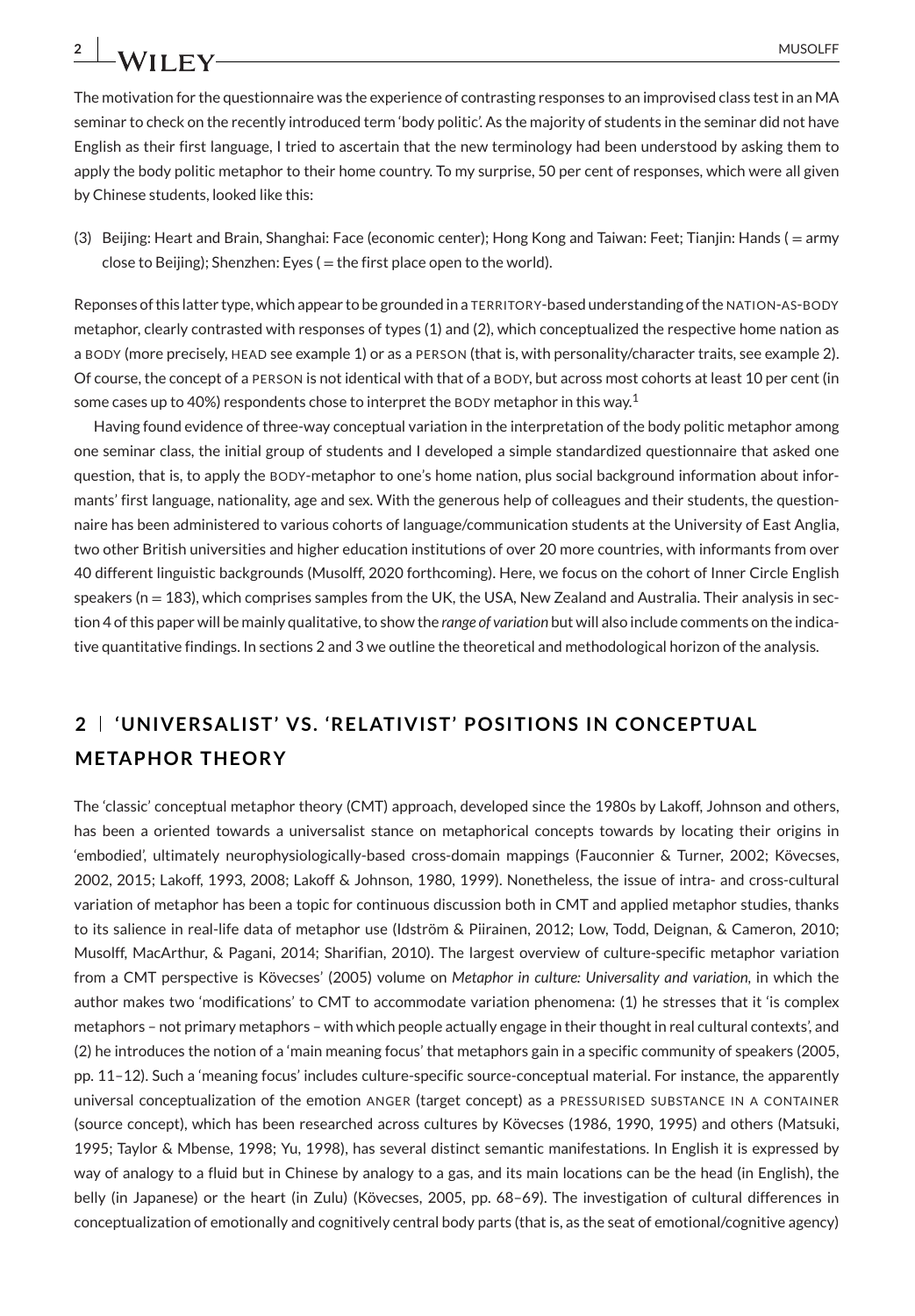has been developed further into a typology of 'abdomino-', 'cardio-' and 'cerebrocentrist' perspectives (Ibarretxe-Antuñano, 2012; Sharifian, Dirven, Yu, & Niemeier, 2008). Further variation phenomena can be identified in target concept application and pragmatic exploitation of conceptual metaphors. For instance, corpus-based research into the metaphorization of emotions across English, Russian and Spanish has shown that these three languages share some salient conceptualizations (of which the BODY-based ones are only a part) but also exhibit significant differences in the 'appraisal, expression, regulation and the saliency of physiological aspects of anger' (Ogarkova & Soriano, 2014). Yu (2008) has demonstrated that the folk-theoretical SOCIAL FACE-metaphor is differentially composed in Chinese and English, respectively emphasising either the aspects of DIGNITY IS FACE vs. PRESTIGE IS FACE, and MUTUAL vs. EGOCENTRIC FACE (Jia, 1997; Pan, 2000; Pan & Kadar, 2012; Watts, 2005).

Whilst the modified CMT approach thus allows for cross-cultural variation in principle, its status in the theoretical model remains unclear. It is left open whether variation in sub-concepts, for example, of varying foci on body parts as CONTAINERS for emotions (as SUBSTANCES), as in Kövecses' examples, is based on a basic conceptual difference or is merely deemed to be a secondary, surface-level differentiation of a more 'basic' universal (EXPANDING) SUBSTANCE-IN-A-CONTAINER source concept. Second, as has been pointed out repeatedly, the universalist bias of CMT is linked to a concomitant 'synchronic bias', that is, a one-sided focus on the semantic motivation of conceptual metaphors regardless of their diachronic and historical dimension. As Geeraerts and Grondelaers (1995) have highlighted, the metaphor of EMOTIONS-AS-PRESSURISED FLUIDS IN A CONTAINER, which was initially researched mainly on the basis of English language data, bears an uncanny resemblance to the traditions of 'humoral' medicine and philosophy that dominated European thought for more than a thousand years and whose terminological traces can still be found in many modern European languages to this day, such as in the phraseology of 'choleric, sanguine, phlegmatic and melancholic temperaments' (Temkin, 1973). The cultural continuity of these traditions arguably provides at least good a motivation for the EMOTION-AS-PRESSURISED FLUID IN CONTAINER metaphor as its ahistorical 'grounding' in body temperature sensations.

Further studies have adduced empirical evidence of socio-historical influences on conceptual metaphor development. Trim, 2011a,b) has shown that variations in the relative salience of specific versions of the LOVE-AS-FIRE metaphor in particular socio-historical settings/periods can best be explained and modeled in terms of dynamic conceptual networks, rather than as ever-new iterations of the same experiential mappings. Musolff, 2010a,b) and Shogimen (2008) have demonstrated that the historical and cross-cultural variation of the NATION AS BODY metaphor in European and Japanese discourse communities concerns not only a few sub-concepts (as allowed in the modified CMT account) but also the basic source framework, that is, the kind of body that is imagined to be the source for nation conceptualizations. Ancient, medieval, early modern and present-day concepts of the human body clearly differ in relation to the popular physiological and medical knowledge available to respective speech communities; hence their application as sources for political metaphors also varies – medieval thinkers would hardly have talked the British body politics 'DNA', to name just one obvious example.

Even at the synchronic level, evidence of culture-specific 'relativity' of metaphorical concepts has been provided in studies of real-life reception of figurative language in English as Second Language and English as Lingua Franca contexts. Numerous analyses of English as a lingua franca in secondary and higher education contexts have exposed hitherto unnoticed miscommunication due to wrongly understood figurative language for the English-based metaphor UNDERSTANDING-AS-SEEING (Littlemore, 2003; Littlemore, Chen, Koester, & Barnden, 2011; MacArthur, Littlemore, & Krennmayr, 2013; Piquer-Piriz, 2010; Wang & Dowker, 2010), as well as instances of creative adaptation of L2 lexis to L1 mappings (Heredia & Cieślicka, 2015; Nacey, 2014; Philip, 2010). And in the context of practical intercultural communication, Sharifian (2014), has highlighted clashes between speakers of Standard Australian English and Aboriginal English: whilst in the latter discourse variety concepts such as LAND, RAIN, MEDICINE are linked to beliefs in ancestor beings, these links appear in a non-Aboriginal context as merely rhetorical metaphorical mappings that lack any tangible conceptual content, which can lead to social conflict.

Such diachronic and synchronic variation in metaphor understanding transcends the horizon of classic CMT, which assumed an 'automatic' and largely 'unconscious' understanding of metaphor (Gibbs, 1994, 2007; Lakoff, 1993). This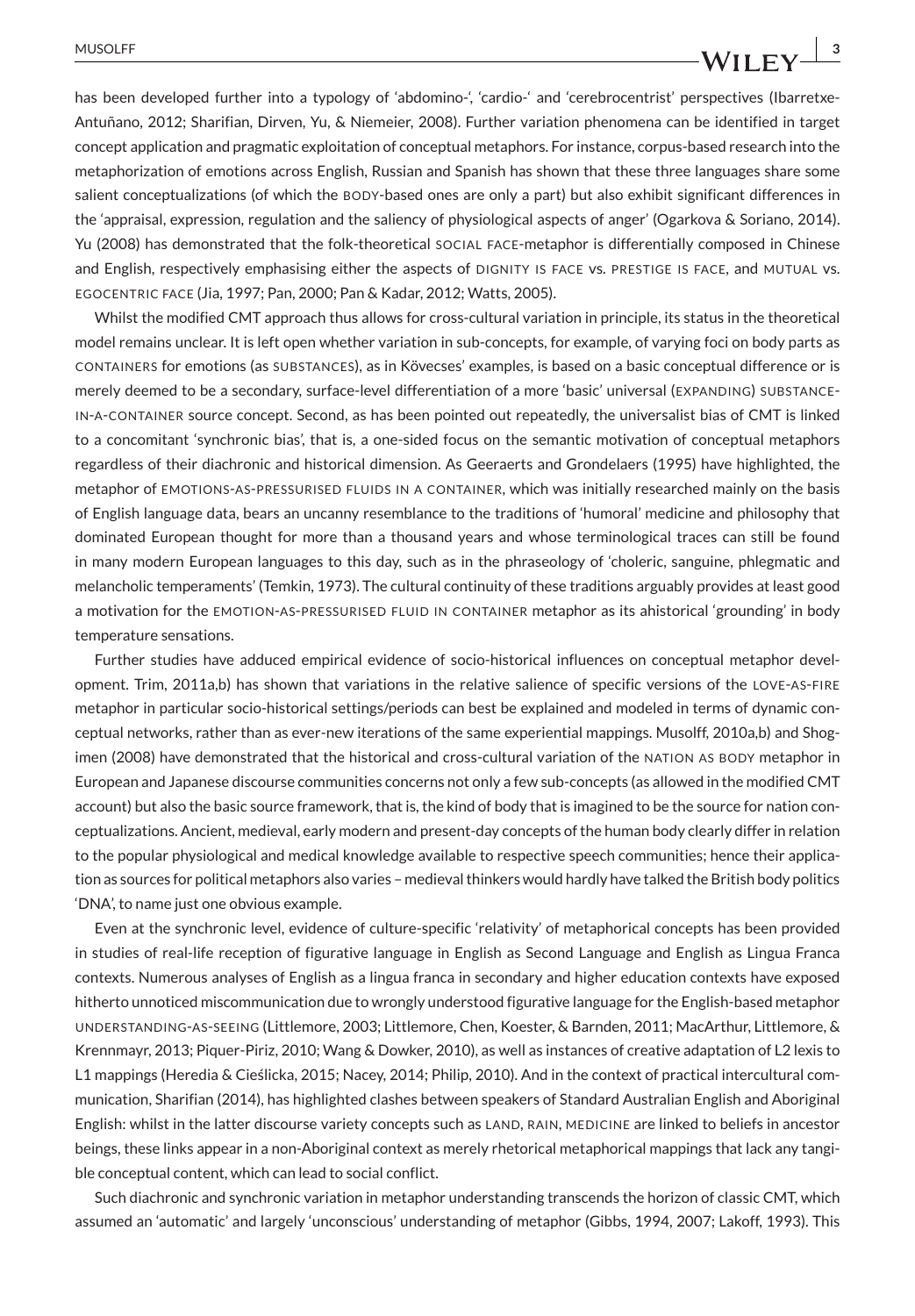stance is of course in line with the assumption of universal, neurologically based mappings but is not supported by real-life data. If it were correct, variation in metaphor understanding would not occur at all or be a negligible superficial phenomenon, for the neurological basis must be assumed to be the same in all humans (excepting pathological phenomena). But such universality and automaticity only pertains to the general faculty for understanding metaphors (for humans beyond a certain age), not to specific conceptual structures and cognitive processes. The empirical evidence of mis- or not understood metaphors as well as of synchronic and diachronic conceptual variation clearly shows that the 'automaticity' claim is restricted to narrowly defined, experimentally set-up focus on the 'activation phase' Giora's (2003, p. 3) of metaphor comprehension, that is, to the basic recognition of a linguistic structure as being used in a non-literal sense. However, such initial identification of a structure as a metaphor cannot be deemed to cover the whole interpretation process, including semantic and pragmatic 'integration' (Giora, 2003).

## **3 CULTURE-SPEC IF IC VAR IAT ION IN METAPHOR INTERPRETAT ION**

If differences in figurative conceptualization impact not only the active production or use of metaphors but also their understanding, we need to develop methods for eliciting metaphor interpretations that reveal these differences at various levels of consciousness. Asking informants directly how and/or why they interpret a given metaphor is obviously not very helpful in itself because it elicits conscious reflection that may not reflect at all the informants' actual ('psychologically real') understanding processes but instead involves meta-interpretive speculation. On the other hand, much of psycholinguistic research on metaphor comprehension (Gibbs, 1994, 2007; Glucksberg, 2008; Katz, 2017; Thibodeau & Boroditsky, 2011) has concentrated on issues such as the speed of processing, the identification of target referents or the role of metaphor in achieving specific pragmatic effects (implicatures such as irony, sarcasm an evaluative preferences), without revealing much about culture-specific factors. Methodologically, research of this latter dimension of metaphor is still in its infancy.

The survey with its open request to applying the body metaphor that was mentioned above can be understood as a first pilot-study towards investigating culture-specific influences on metaphor reception, without laying any claim to conclusiveness – its data will have to be corroborated by further evidence both from more narrowly focused and rigorously controlled interpretation experiments as well as from carefully structured interviews, both of which would provide comparative data to the survey, thus allowing 'triangulation' and modeling of the most likely psychologically plausible reception processes. The survey question itself did not ask explicitly for a metaphor interpretation as such but instead for applying an explicitly suggested metaphor to the 'home nation'. Its main aim was to showcase the range of conceptual variation, and it only yields indirect data on the actual interpretation processes. The responses focused on fulfilling the task of using the metaphor to describe the target concept, which for all national cohorts was a different one. The analysis, on the other hand, concentrated on conceptual-argumentative clusters or 'scenarios' (Musolff, 2006) of source concepts, such as the BODY, PERSON and GEOBODY scenarios indicated in the initial examples, and their distribution within the diverse cultural cohorts of informants. Given the sampling method, the survey data cannot be regarded as representative for whole national 'cultures' (if these can be presumed at all) but are restricted to a subgroup of national discourse communities – undergraduate and postgraduate students of language-related degrees at higher education institutions.

In practical terms, the delivery of the survey questionnaire was guided by a policy of inviting student volunteers to produce within 5–10 minutes a set of answers in class, in order to minimize the possibility of conscious recollection of pre-learnt figurative concept definitions or theories of the nation state as a human body. The participating colleagues were asked to avoid giving 'model answers' and to give advice only to clarify the task. This policy kept the ratio of irrelevant answers to a small minority, around 5 per cent of submissions, with a maximum of around 15 per cent in a few cohorts. The selection of the relevant answers was carried out by the main investigator and two research interns. The identification of irrelevant answers was usually unproblematic, as they either involved no metaphor at all or a clearly different one (such as the NATION-AS-SHIP or NATION-AS-HOUSE, or NATION-AS-ANIMAL).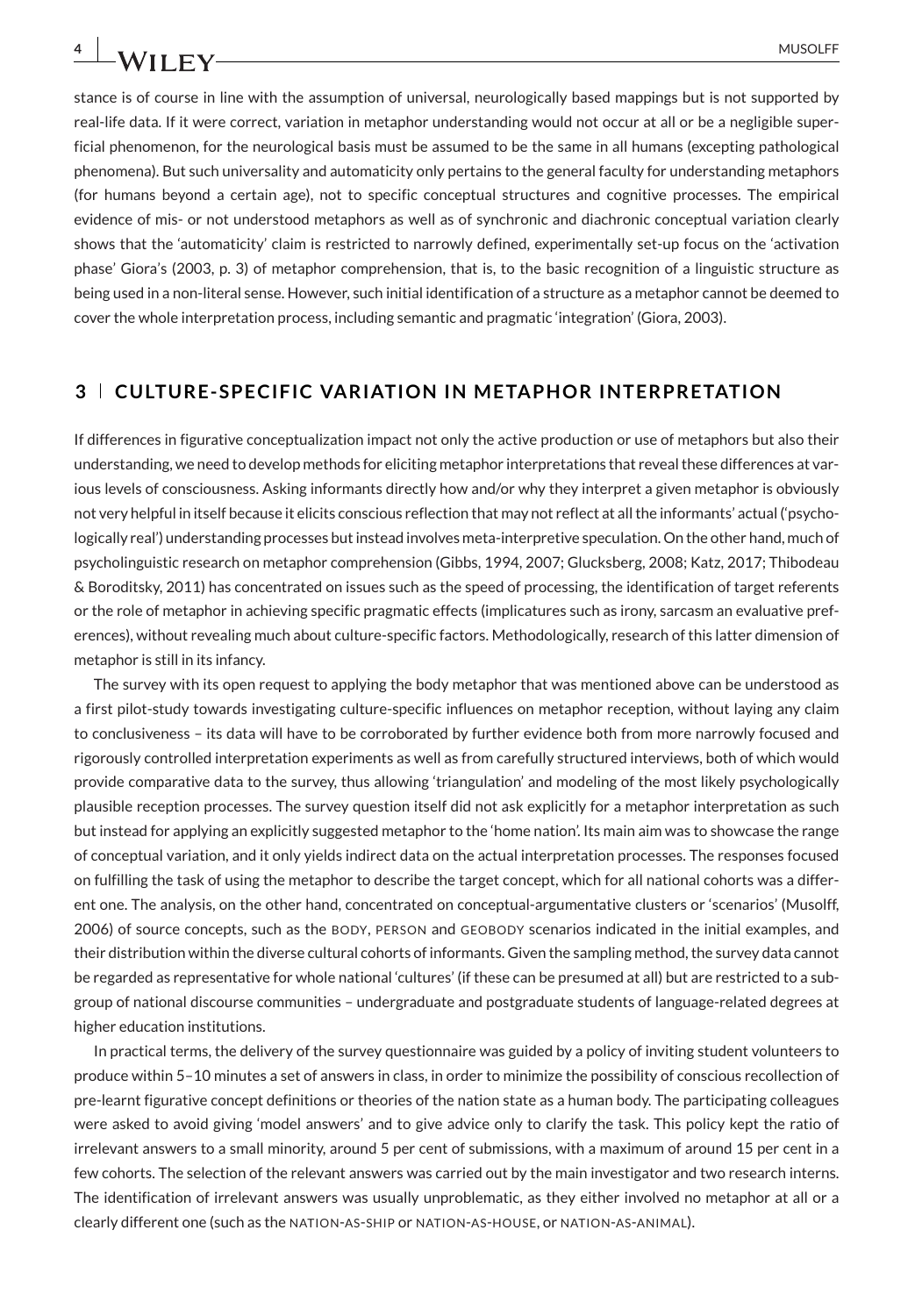#### **TABLE 1** Social indicators: Inner Circle English speakers

| Gender    | Female    | 105 | $57%^{2}$ |
|-----------|-----------|-----|-----------|
|           | Male      | 78  | 43%       |
| Age group | $18 - 25$ | 160 | 88%       |
|           | $26 - 30$ | 6   | 3%        |
|           | $31 - 40$ | 6   | 3%        |
|           | $41+$     | 11  | 6%        |

*Note*: Number of valid scripts overall: 183 (= 100%).

#### **TABLE 2** Scenario distribution: Inner Circle English speakers

| <b>Scenarios</b> | <b>BODY</b> | <b>GEOBODY</b> | <b>BODY PART</b> | <b>PART OF EGO</b> | <b>PERSON</b> |
|------------------|-------------|----------------|------------------|--------------------|---------------|
| Scenario tokens  | 103         | 59             | 23               |                    | 45            |
| Percentages      | 44%         | 25%            | 10%              | 1%                 | 20%           |

Number of scenarios overall:  $232 (= 100\%).$ 

By comparison with the distinction or relevant and irrelevant responses, classifying and coding the conceptual clusters involved more training and discussion for the three analysts. In addition to the BODY, PERSON and GEOBODY scenarios, we identified two further distinct conceptualization clusters: that of the nation as a BODY PART (thus presuming the existence of a larger external BODY), for example, as LEG, HEART or HAIR, or as a PART OF EGO (the informant's own body/personality), as in identifying the nation as their 'own' BLOOD or HEART. Instead of one identical, only superficially variable type of metaphor interpretation as presumed in classic CMT, we thus had five types of BODY conceptualizations for classifying all responses. As the responses varied in length and complexity, they also differed in the number of scenarios they included: some had only one, some two or three scenarios; a few cases covered four or even five.

## **4 THE INNER CIRCLE SAMPLE**

The sample of responses from informants with English as their first language was collected at seven universities across Britain, USA, New Zealand, and Australia; it also incorporates responses by English-L1 Inner Circle speakers (from these countries as well as from Ireland and Canada) in various European universities. Altogether, it includes 183 valid scripts, of which 59 are by British nationals, 34 by US, 42 by New Zealand, 46 by Australian, 1 by an Irish person and 1 by a Canadian. It would have been desirable to have more balanced national samples but sampling met with varying practical problems and the ensuing discrepancies in sample sizes made a balanced comparison impossible. It is thus not possible to draw a statistically valid comparison between the four main 'national' Inner Circle sub-cohorts (Britain, US, New Zealand, Australia) but only to indicate conceptual and pragmatic patterns that are indicative of nation-specific tendencies in conceptualising one's own nation as a body. Further research may yet enable us to roughly match the cohorts and thus achieve a better basis for comparison.

Like all other samples, the Inner Circle sample is (unsurprisingly) characterized by a strong preponderance of 18– 25 year old informants, and by a female majority, which may be due to sampling among language/linguistic-related university students.

According to the 'scenario' categorization outlined in Table 1, the Inner Circle sample generated 232 scenario instantiations, which show in Table 2.

In the following sections we will discuss the different scenarios, starting with the most frequently represented one (BODY), then discussing the conceptually most closely related ones (BODY PART; PART OF EGO) and then moving on to the GEOBODY and PERSON scenario versions. The latter in particular gives rise to affectively charged conceptualizations as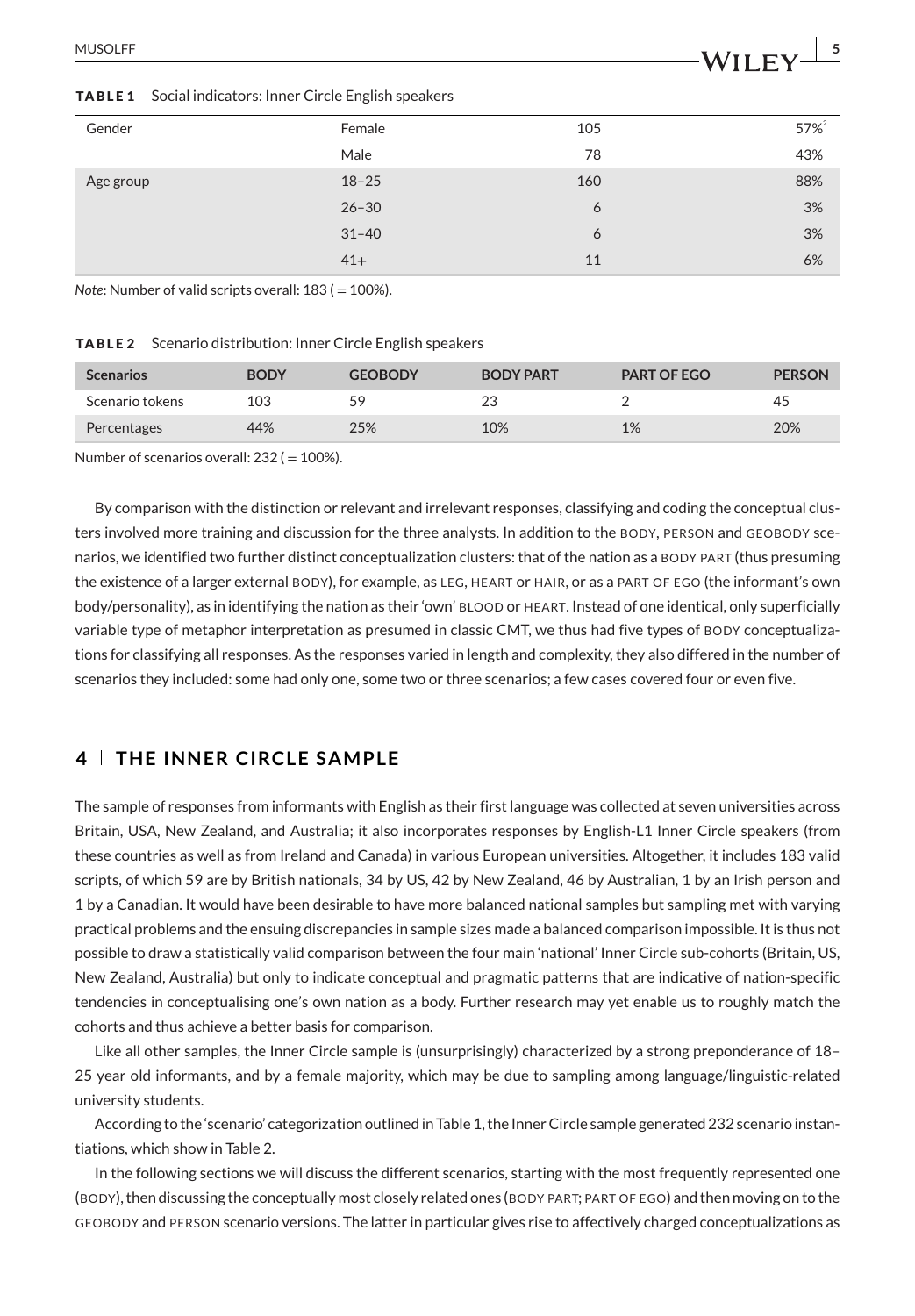well as to further pragmatic effects, e.g. argumentative exploitation and irony, which will be of special interest in crosscultural comparison.

## **4.1 The nation as a (whole) body**

The BODY scenario clearly dominates the Inner Circle sample. Its implications are that of hierarchy (as in example 1 above) and of interdependency between all the parts of the BODY-whole, as in the following example:

(4) A human *body* only works effectively if all of its individual parts work. For example, a person can only survive if their *heart/lungs/brain organs* are functioning […]. A nation – like Britain – can only function well if all its *body parts* […] work together. If one thing gets taken away or isn't able to voice its opinion, then the body will die or not function correctly.  $(E, UK, 21, F)^3$ 

In addition to BODY (WHOLE) and the umbrella category ORGANS/BODY PARTS/LIMBS, a further 60 distinct BODY- subconcepts and 21 HEALTH/ILLNESS-related sub-concepts can be found across the 380 instances of lexical items from the combined BODY-HEALTH field, ranging as they do from the BODY-WHOLE to the extremities, inner organs, taboo areas (ANUS, ARMPIT) and to medical conditions and their treatment. The most frequent lexical fields are: HEAD-BRAIN (86 instantiations = 23%), HEART (65 instantiations = 17%), BODY(WHOLE)-PARTS/LIMBS/ORGANS (65 instantiations = 17%), BLOOD-VEINS-ARTERIES, ARMS-HANDS and LEG-FEET (each with 20–22 instantiations, that is, between 5–6%).

The most prominent usage pattern is the hierarchical top-down model of the political anatomy from 'head to toe', which is strongly reminiscent of classic body politic definitions since the Renaissance (Dobski & Gish, 2013; Harris, 1998; Harvey, 2007). This model is shared by all Inner Circle groups; the main differences concern the target referents of the TOP BODY PARTS:

- (5) England is an *organism*. Its *head* is the Queen, its *torso* and *limbs* are the state and government. Its *heart* is culture and history, its *brain* is parliament. Its *feet* is the economy. (E, UK, M, 25)
- (6) The United States of America is like a *human body.* In fact, we often refer to it as the *body politic*. The government of the U.S. is the *head*, or the *brain*. It is (supposed to be) in control of the country's functions. The states are the various *parts of the body,* functioning independently, but under the control of the 'brain. (E, US, F, 48)
- (7) The *head* of the nation is the president and the members of Congress. (E, US, 20, F)
- (8) If New Zealand was a *body*, the Prime Minister would be the *head* in control and at the top. The Queen would be the *hair*, technically higher, but with no real power. The *feet* would be our farms, covered in mud but helps us trudge along, the main source of our momentum. The *hands* would be our vineyards, full of fruit ripe for the picking, useful and helpful. (E, NZ, 19, F)
- (9) Our *head* of state [of Australia] is the English monarch. (E, AUS, F, 18)
- (10) The federal government [of Australia] is the *brain*. (E, AUS, M, 18)

In many cases HEAD and BRAIN are treated as exchangeable as the hierarchically 'highest' parts of the body-whole that control all other parts. However, where there is a distinction between the ceremonial or nominal *head of state* and the politically effective, controlling body part, the latter is accorded the BRAIN function, whereas the former may be the nominal HEAD or, indeed, a more ephemeral part of the HEAD, as in HAIR (see example 8). Critical stances are taken mainly vis-à-vis the BRAIN rather than the HEAD for being dysfunctional or even abnormal:

- (11) [America's] *brain* is bipolar and completely disjointed in the middle (E, US, 25, M)
- (12) […] like *Frankenstein* [i.e.: Frankenstein's monster], we have an *abnormal brain* commanding the body, which is causing our country to act and react with more negativity and distastefulness (E, US, 48, F)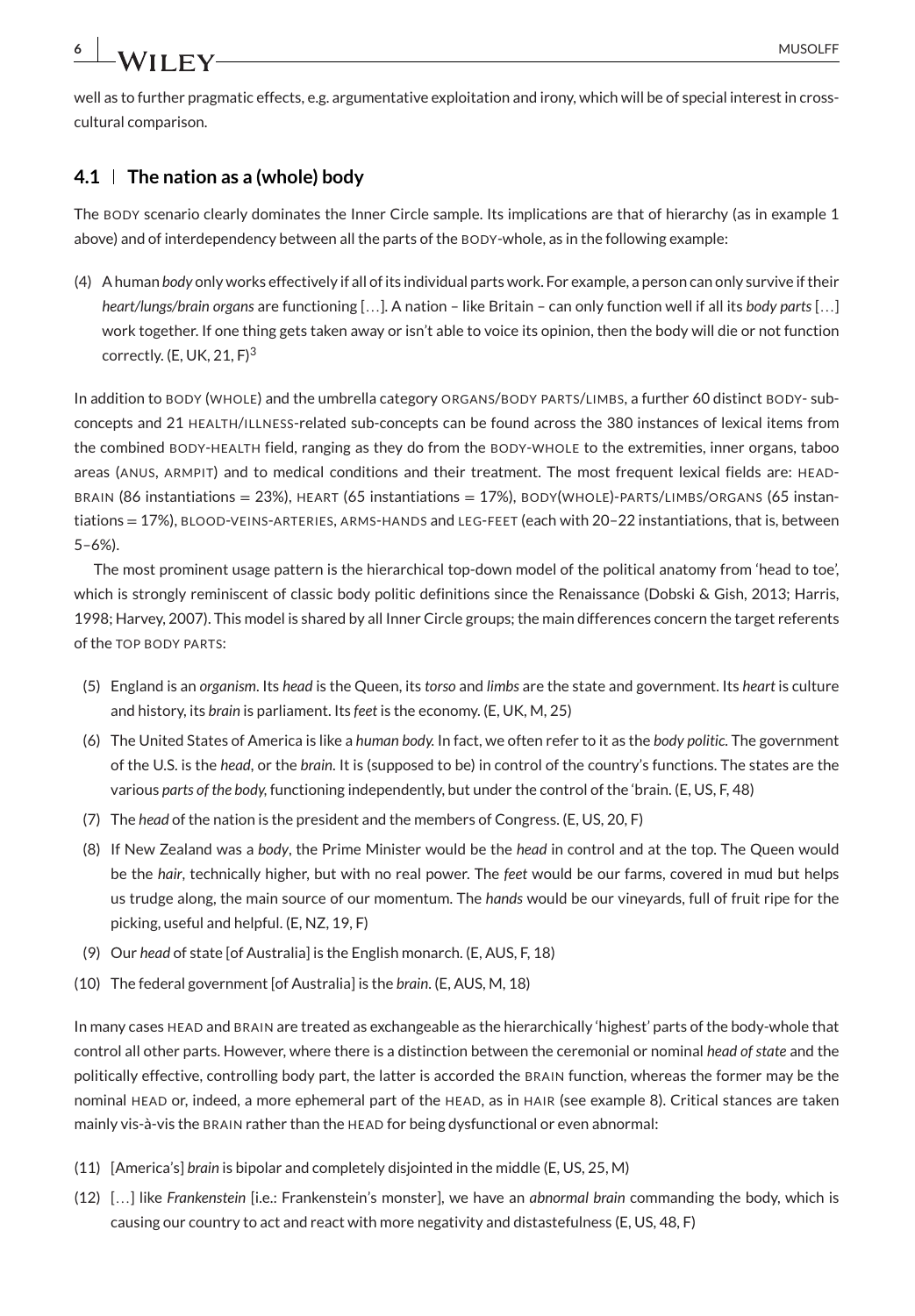In the British and New Zealand samples, such massive criticism is rare; instead, the well-established BRAIN-HEART dichotomy, metaphorically juxtaposing reason and emotion) is employed. This comparison introduces implicitly a PER-SON scenario, to signal a contrast between types of political decision-taking:

- (13) The *brain* and *heart* [of my nation] don't always agree with one another, and this conflict is normal (E, UK, 22, F)
- (14) New Zealand listens to its *heart* more than its *brain*. (E, NZ, 19, M)

It would be wrong, however, to conclude that the HEART concept is always or mainly used in the proverbial 'seat of emotions' meaning. The majority of target concepts of HEART in the BODY-scenario are in fact either central political institutions (monarchy, parliament) or the working population who keep the body of the nation alive:

- (15) The *heart* of the nation is the American people. (E, US, 21, F)
- (16) The *heart* of the Australian nation is found in the working class, their ethics and prejudices, transporting these values and production to every *appendage*. (E, AUS, 24, M)

An alternative source for the 'people' target concept is BLOOD, due to its ubiquity and continuous movement, which signals LIVELINESS/VITALITY. Other target concepts for BLOOD are the economy, public finances, business and public transport (often likened to the VEINS and ARTERIES). The concepts of ARMS, HANDS, LEGS, FEET as well as EYES are associated with various 'executive' parts and functions of state and society (military, police, secret service, middle class, economy, workers). One British informant mentioned *the long arms [*…*] of the empire* (UK, 21, M) but did not specify whether this was meant as a topical or historical description. Extremities are often listed as LIMBS that are complementary to the central control part (HEAD-BRAIN/HEART), without further specification. The collective category ORGANS fulfills much the same function in our texts:

- (17) New Zealand works as a collective *body* in that there are a number of different sectors of society that work like the *different organs of a body* in order to function as a whole. (E, NZ, 20, F)
- (18) […] a person can only survive if their *heart/lungs/brain organs* are functioning, […] A nation like Britain can only function well if all its parts, the government, the monarchy, and its inhabitants – work together. (E, UK, 21, F)

ILLNESS/DISEASE and MEDICAL TREATMENT concepts are rare in this sample, amounting as they do altogether to 4 per cent.<sup>4</sup> Both summary references (SICK, AILMENT, SCARS, PAIN) and specific notions such as CANCER, INFECTION and TRANSPLANT are represented in single figures. They are used to express criticism of parts of the respective nation state, but mostly in the GEOBODY scenario (see below).

Another vehicle for criticism is that of taboo or ugly BODY PARTS, which also straddles various scenarios. In the organological and physiological hierarchy there are only a few instances:

- (19) The queen sits at the *face* of the nation, with the flabby, *saggy* Tory government, as the *aged, wrinkled décolletage.* (E, UK, 19, F)
- (20) […] the *anus* would be the actual workers. While the *brain* thinks it controls the *anus*, the most it can do is ask or demand things to be done (E, NZ, 18, M)
- (21) The *head* is the white guys in charge. They also double as the *asshole*. (E, NZ, 18, F)

Such drastic and offensive examples are few in number but they show the potential of BODY PART conceptualizations to support strongly evaluative arguments and even insults.Whilst the target referents are more or less arbitrarily chosen, the sources appear to be derived from a 'stock' of low-prestige concepts that are entrenched in the everyday discourse, idioms and taboo subjects of the respective discourse community.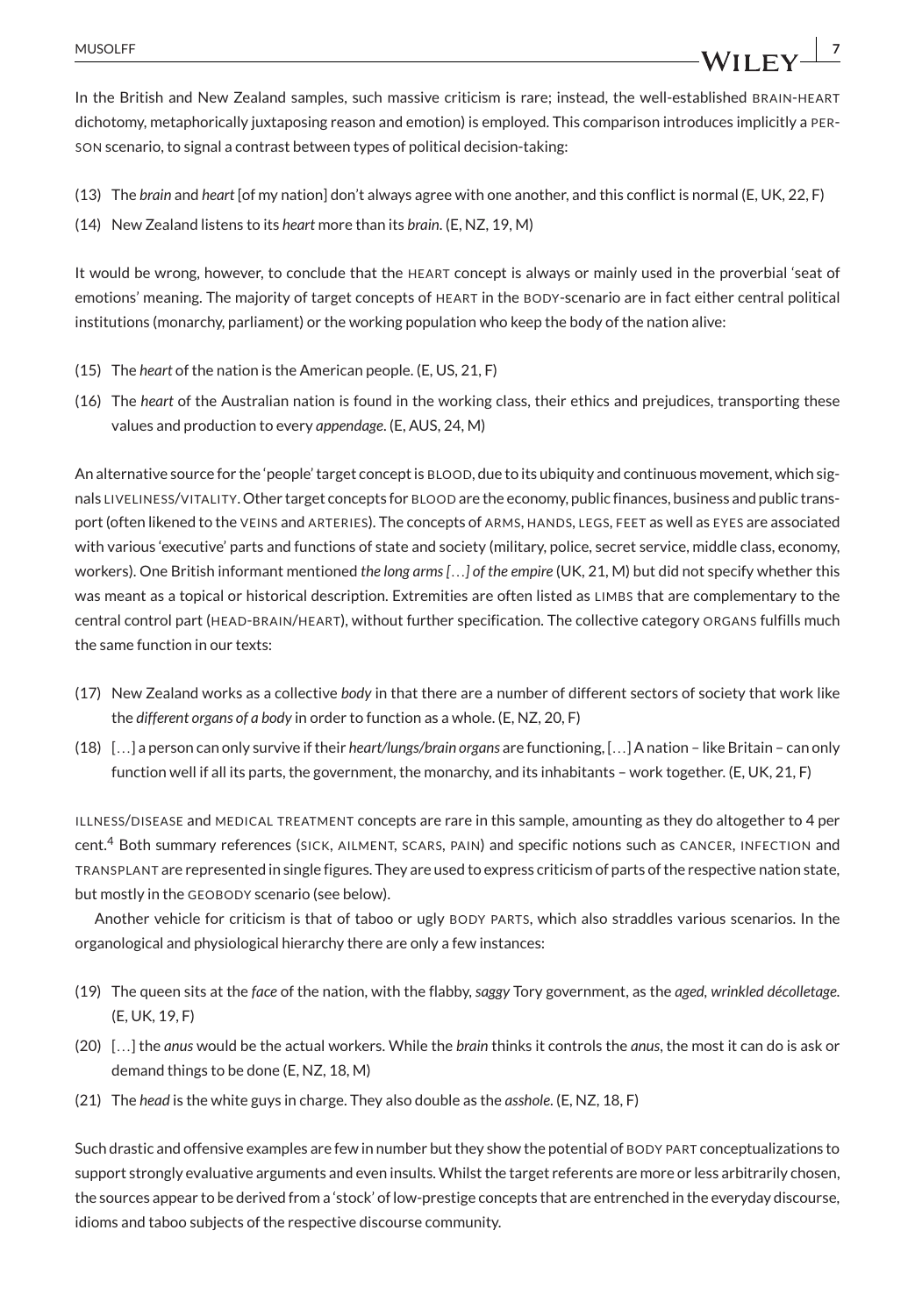## **4.2 The nation as a body part and part of ego**

To view one's own nation as a BODY PART, as in a LIMB or an ORGAN is a perspective taken in one tenth of scenario instances in the Inner Circle sample. It presents the informant's nation as either part of a larger body (continent or world), or as body part that is typical for a particular socio-political function or status. Its applications almost always carry an explicit or an implicit evaluation. The positive ones highlight useful limbs/organs, such as EYES, HANDS, BRAIN and HEART (the latter again with its 'seat of emotions' symbolism):

- (22) […] GB represents the *eyes* of development […]. (E, UK, 21, F)
- (23) America is like the *hands* of a human *body*; they are used for work, get dirty often, and when backed in a corner, are used to fight. (E, US, 20, M)
- (24) Australia is like a *brain* a bit isolated from the rest of the body, similar to how Australia seems isolated from the other countries in the world. Similar to how many people move to Australia for new opportunities, the human brain is full of potential (E, AUS, 18, F)
- (25) Our nation is like a *beating heart,* where pride and passion flow as *blood* (E, NZ, 20, M)

In the critical/negative cases, the BODY PART chosen to represent the nation is usually 'low' in the body hierarchy in terms of (lack of) importance, height or cultural esteem, which achieves a denigrating, sarcastic effect (especially bearing in mind that it is supposed to be the writer's own nation):

- (26) England is like an *appendix*, not very significant anymore but *can still cause trouble* and make you realise its there if it wants to. (E, UK, 18, M)
- (27) Britain […] is the *belly button*. A part of previous high value […]. Now an aesthetic part with a lesser importance than the rest of the body (E, UK, 22, M)
- (28) New Zealand can be seen as the *Middle toe* of the world, while one may not acknowledge or care for it *when removed the balance of the body will simply be off* (E, NZ, 19, M)
- (29) Australia is the *butt* of the world, somewhere that seems laughable and sometimes unnoticeable […]. (E, AUS, 18, F)

The US sub-sample contains no comparable satirical BODY PART conceptualizations. However, one US student highlighted his nation's double-edged role world politics by both describing and drawing it as the LOWER BACK of the world that can be painful but is indispensable at the same time:

(30) *Lower back.* You really need it and it is a very key part. It also gives a lot of people *pain*. Some people feel different ways about it. You really can't ignore it and most things are connected to it (*like your legs to the belly*) (E, US, 20, M)



#### (Illustration to Example 30)

Another US respondent's answer constitutes one of the rare cases where a depiction of one's own nation as a BODY PART is followed by a 'conceptually matching' characterization of neighbouring country, with an ironical slant: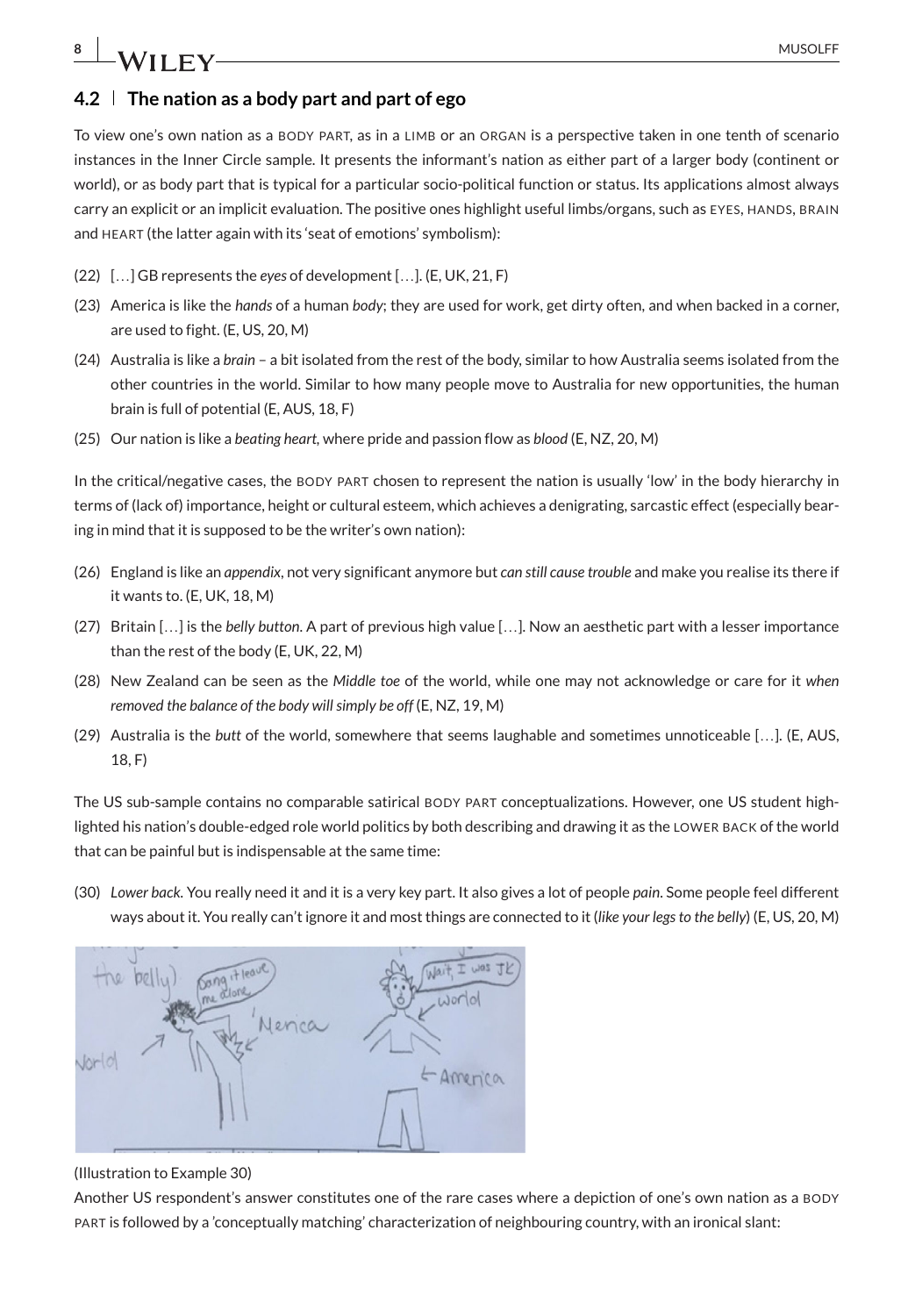(31) The first thing that came to mind for the United States was the *head*. The US in the sole remaining superpower state (although its influence is declining) making it arguably the most important nation to the rest of the world. […] on a lighter note, back home we call Canada "America's *hat", where does a hat go but on the head*? (E, US, 20, M)

Such a linkage between a BODY PART and matching DRESS ITEM to the relationship between different nation states is unique in the corpus and may be a spur-of-the-moment invention by the writer. It underlines the potential for BODY PART concepts to be exploited for creative and ironical statements.

The scenario variant of the NATION AS PART OF THE WRITER'S (EGO'S) OWN BODY is only minimally represented in the Inner Circle English corpus: there are just two instances, one from the British, one from the Australian cohort, that is as the FEET on which EGO stands (E, UK, 21, F) or as her HEART (E, AUS, 18, F). Due to its low numbers, this scenario seems insignificant for Inner Circle cultures, whereas it is significantly more important in other cultural contexts (see below, section 5).

#### **4.3 The national territory as a geobody**

If the nation is viewed as a territorial or geographical BODY whole, the BODY PART concept lends itself to being applied to particular places or regions, with hierarchical or functional analogies. In the Inner Circle sample, this is not the dominant scenario but still accounts for one quarter of all scenario uses. Mostly, the capital is seen as HEAD, BRAIN, or HEART, due to its status as the seat of government and its control function for the rest of the national body.<sup>5</sup> London, Washington, DC, Wellington and Canberra are identified in these 'top' locations, often with a second city (Birmingham, New York, Auckland, Melbourne) as the complementary central organ, the HEART. Occasionally, rural regions (Yorkshire in the UK, the Midwest in the US) are associated with HANDS and FEET, on account of agricultural activity. Some respondents also feel encouraged to declare their allegiance to, or aversion against, specific places and regions:

- (32) I was born and bred in the north-east of England, so that's where I picture as the *heart* of my home nation. Of course, the *head* of state is situated in the south east of England, so that it seems *the heart is above the head* – geographically speaking. (E, UK, 27, F)
- (33) […] perhaps London is the *brain* as it seems to be where people go to work after study. The *real brain* is Cambridge, the best university the country has to offer. Don't talk about Oxford, that is the *fungal nail infection*, which we haven't got round to treating yet (E, UK, 24, M)
- (34) The *brain* is Auckland. The *heart* is Wellington. (E, NZ, 20, M)
- (35) Washington DC is the *brain/head/mouth. The legs* are the producing states (It keeps the economy going/moving). Nebraska is the *heart*. LA is the *cancer killing the nation / body*. Florida is the *wrinkles & parting lines*. New York is the *adrenaline*. (E, US, 42, F)
- (36) Canberra is *the heart of Australia.* New South Wales is like the *hands that craft fine things*. (E, AUS, 20, M)

As with nation-as-BODY PART conceptualizations, regional-territorial BODY PARTS can carry implicitly evaluative notions regarding their status in the body hierarchy, as well in terms of state of health and body aesthetics, many of which are exploited for humoristic or polemical effects. These include to characterizations of regions as ILLNESSES (NAIL INFECTION, CANCER as in examples 33, 35 above) or as 'lower' and taboo BODY PARTS:

- (37) The *backside* of England is Hull (E, UK, 19, F)
- (38) […] certain parts of [America] (specifically the upper eastern, but not on the coast) [are] referred to as the "*armpit*" of the nation, implying that it is *stinky, and gross*(E, US, 31, F)
- (39) Tasmania is the *nether regions* of Australia. (E, 19, M)
- (40) Canberra is the *ass* of Australia (E, AUS, 20, M)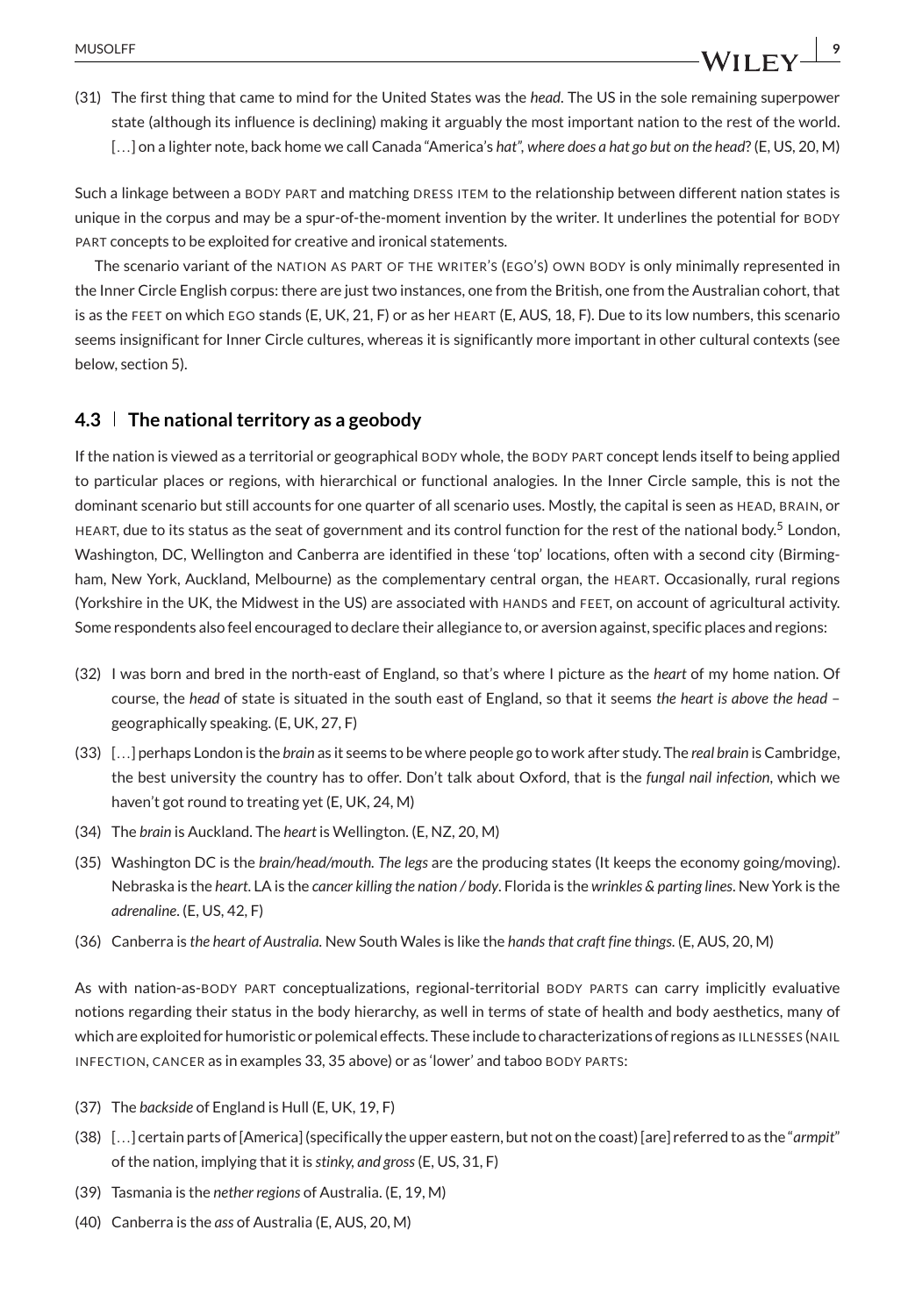On the other hand, regions can be emphatically and 'patriotically' endorsed, most often as the HEART, in the symbolic sense of the 'seat' of the SOUL, of the respective nation:

- (41) Britain's […] *heart* is in Yorkshire (E, UK, 21, F)
- (42) Uluru is the *heart* of Australia, soulfully connecting us to our surrounds (E, AUS, 18, M)
- (43) I grew up in the upper Midwest (Dakotas), and have always known it as "*the heartland"* for two reasons. First is that it is in the middle of the country, just as the *heart is said to be in the center of the body*. I have also heard it in terms of the fact that the people who live in the *Midwest have a lot of heart* (E, US, 31, F)
- (44) The Gaeltacht is the *heart/soul* of Ireland (E, Ir, 19, F)

Overall, GEOBODY characterizations serve mainly the function of comparing prominent places/regions and attaching emotion-laden evaluations to them. The HEAD/BRAIN – HEART distinction is very prominent and often linked explicitly with the conventional REASON – EMOTION dichotomy, which favors a positive identification with HEART-status, whereas BRAIN-function is ascribed varying evaluations.

#### **4.4 The nation as a person**

The last scenario to be discussed, that is the personalization of the nation, appears to invite even more evaluative uses than the BODY PART and GEOBODY scenarios. The positive depictions of the nation's CHARACTER TRAITS center on concepts such as EASY GOING, FRIENDLY and POLITE, the negative ones include HEADSTRONG, MOUTHY, MESSY, MEASLY, WEAK, PESSIMISTIC. Occasionally, 'national character' stereotypes are exploited, as in the UK with regard to the national pastimes TEA-DRINKING and QUEUING, which are treated with mild (self-)irony (4 cases, see below, example 46); and in Australia, with regard to alcohol-consumption, allegedly *a gallon each second* (2 cases, both from male informants). In a few instances, such personalized nation-characterization is extended into a mini-narrative that 'explains' the origins of the PERSON-quality in question, for example, AGEING and OBESITY for the UK and USA, respectively, and YOUTH/ADOLESCENCE for the 'younger' nations of New Zealand and Australia:

(45) England is an *ageing person*, one that has been going for a long time. A *small frame* with big potential. England used to have many other *clothes* (colonies) to dress itself in. However, it has since given away all of it's [*sic*] *clothes*. (E, UK, 18, F)



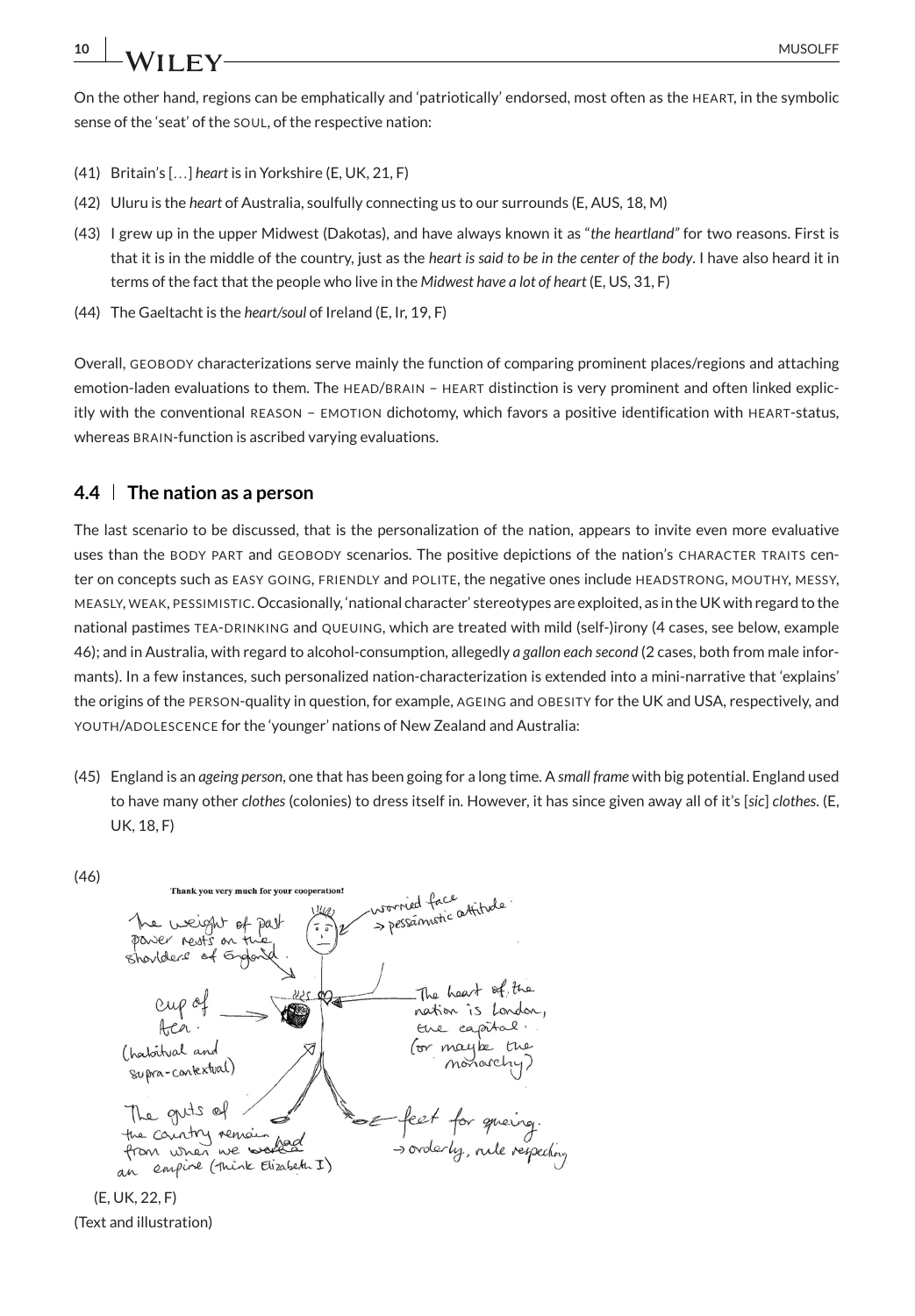- (47) My nation is fat. Lying supine, its *head is in the center, as well as its feat* [*sic*]. Its *limbs* branch like a star. Its fat is a combination of future pregnancy, a bloaded [*sic*] past and an uncontrollable *metabolism*. (E, US, 25, M)
- (48) New Zealand is like a *little brother chasing after the nations of the world* and *clamouring for attention*. (E, NZ, 18, F)
- (49) Being a relatively new country I would equate Australia to a *body during adolescence*. Ideologies are developing and changing at a rapid pace, though not without internal conflict. *The brain is exposed to new hormones* such as the older generation of Australia is exposed to multiculturalism and expected to adjust to it. The *parasites* are the people who reject these inclusive notions. (E, AUS, 18, F)

#### **5 DISCUSSION**

Our overview over nation conceptualizations produced by informants from Inner Circle societies shows that the BODY scenario is the dominant one. Its implications of hierarchical structure and interdependence (that is, top-down orientation, functional and aesthetic hierarchies of life-essential vs. non-essential, 'superfluous' and 'lowly' organs/limbs) show a high degree of congruity with Western/European traditions of nation-as-body conceptualizations (HEAD-TO-TOE hierarchy, *Fable of the belly*). The BODY-PART scenario fits this pattern, too, and allows authors to comment on aspects of the *body politic* that they want to hold up to praise or ridicule. This pattern also applies to the territorial GEOBODY-scenario, in which the respective capitals are assigned top status (HEAD, BRAIN or HEART) whilst some places or regions are relegated to the lower regions in the nation-BODY. PART OF EGO examples are only minimally in evidence whereas the NATION AS PERSON scenario, which accounts for one fifth of all instances, predictably includes the most detailed characterizations. They depict the respective nation in a personal (age-specific) role, with (supposedly) matching 'typical' behavior and provide an evaluative commentary that expresses ethical and/or emotional identification or distancing (see examples 45–49).

When such normatively slanted, personalized depictions are combined with the more implicitly evaluative BODY/BODY PART conceptualizations for the whole nation or for territorial or political entities in it, the amount of judgmental comment in the Inner Circle responses reveals itself as high: 94 out of 183 questionnaires (51%) contain conceptualizations that depict aspects of the respondents' home nations in a partly or wholly negative (39 instances), or an ironically/sarcastically ridiculing (45 instances) or a sympathetic-humorous light (10 instances). This is by far highest percentage across all cohorts – comparative results for other European and Middle Eastern cohorts are below 10 per cent, for Asian cohorts are below 5 per cent! It is also in this group of critical/ironical/humoristic responses that we can find subtle differences between the distinct national cohorts in the Inner Circle sample, although the imbalance of sample sizes makes it difficult to gauge the statistical reliability. The British sub-sample (n = 59), for instance, is characterized by matching amounts of critical and ironical comments ( $n = 18$  for each type) and a minority of four humorous comments, yielding 40 instances altogether, which is the highest percentage (68%). The ironical remarks are relatively polite, as exemplified in quotations (19), (26), (27), (33), (37), (45) and (46). Generally, taboo-BODY PART characterizations are avoided and the criticism is often tempered by a humorous slant. In the smaller US cohort ( $n=34$ ), the number of relevant examples is 17, yielding a percentage of 50 per cent. Here the criticism is more stringent and sarcastic, with references to *bipolar brain function, Frankenstein-like* features and deadly cancer threatening the body politic (examples 11, 12, 35). The New Zealand sample ( $n = 42$ ) has 14 relevant examples ( $= 33\%$ ), the majority of which are creative, humorous references to the nation as inexperienced (young girl/boy), and as being emotional rather than rational and of uncertain status, as in examples (2), (14), (28), (48). The 23 examples in the Australian cohort ( $n = 46$ ) amount to a matching 50 per cent but are characterized by a predilection for taboo parts and drastic conceptualizations (*butt, nether regions, ass, parasites*, see examples 29, 39, 40, 49). The latter sub-concepts, which also occur in the three other Inner Circle cohorts, albeit to a lesser extent, are highly distinctive in the whole corpus: in several of the quantitatively larger linguistic/cultural cohorts (German and Chinese, both more than 300 scripts) they do not appear at all. Again, it must be stressed that due to the statistical imbalance, the percentages reported have only indicative significance,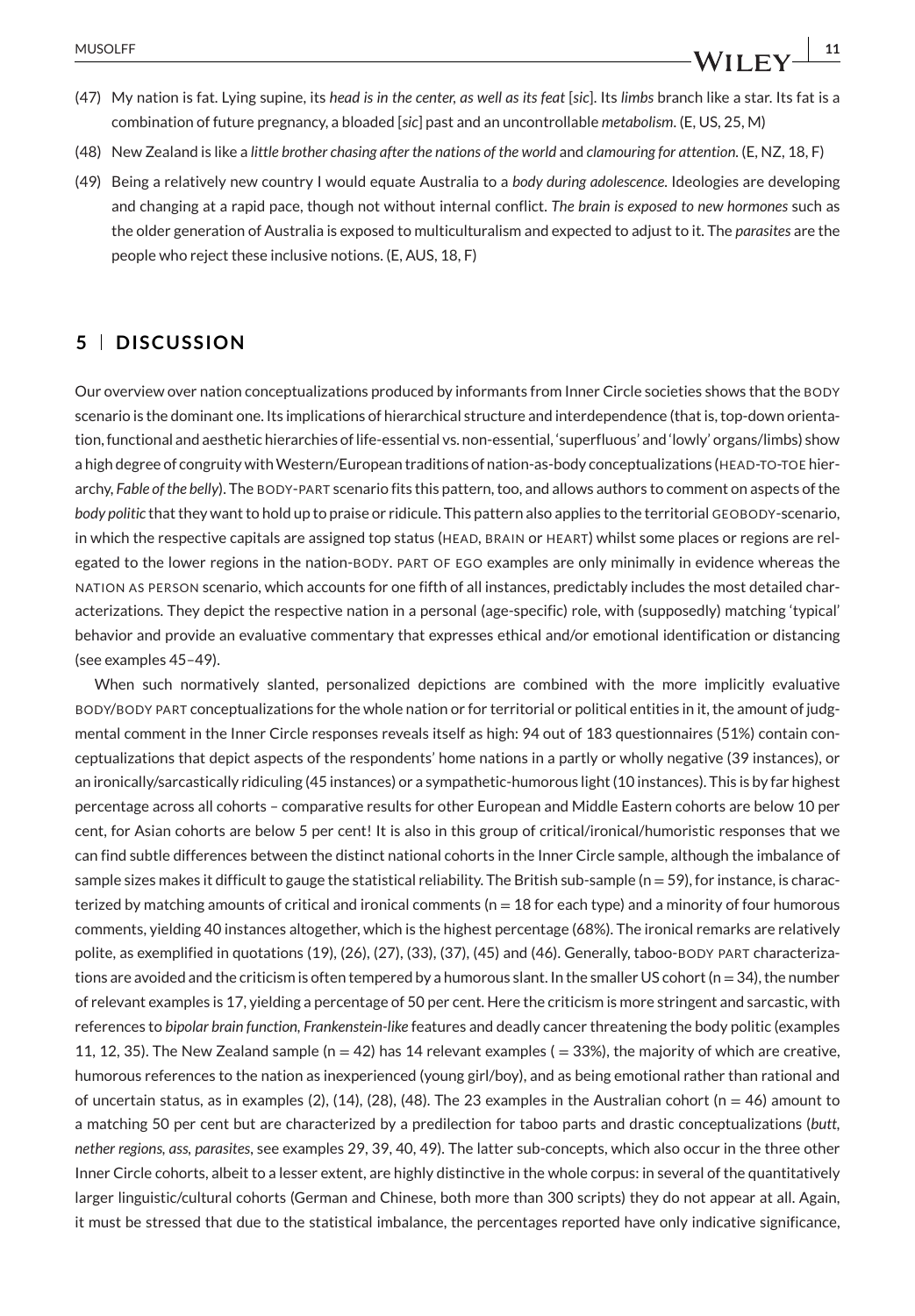but they seem to indicate register differences that may be characteristic of conceptualizing national identity among 18–25 year old academically trained young adults in the four different countries. These characterizations are clearly evaluative and partly humorous/ironical in that they highlight problematic aspects of the nation's history and politics (for example, loss of international importance, difficult relationships with other nations, internal social conflicts through immigration) by depicting them as personal shortcomings.

## **6 CONCLUSION**

The observed preferences in conceptualizing one's home nation from Inner Circle Englishes only represent a small section of the metaphor interpretation corpus. It comprises comparable samples of L1-users from 13 other European L1 backgrounds and another five from non-European L1 backgrounds (Chinese, Japanese, Arabic, Turkish, Hebrew), which altogether include more than 1,200 responses. The comparative value of the English Inner Circle sample is of course only visible in contrast with other cohorts, whose presentation would go beyond the remit of this article. Preliminary results for the other cohorts (Musolff, 2020 forthcoming), indicate that, for instance, the German-L1 sample has an even more pronounced preference for the BODY scenario (55%), the Chinese (Mandarin and Cantonese)-L1 sample is characterized by a preponderance of PERSON conceptualizations (34%) and a relatively high percentage for GEOBODY scenario instances (28%). The Arabic-L1 sample, on the other hand, combines the already in themselves strongly represented PART OF EGO and PERSON-scenarios (36% and 37%, respectively) to express an emphatic identification of Self and nation. In terms of polarity this tendency is predominantly positively (patriotically) slanted but also includes a strand of stringent nation-as-self critique. The motivating factors for these different tendencies are still to be explored but can be sought in conceptual traditions, including religious and philosophical backgrounds, idioms, proverbs and other culturally important discursive traditions (such as the religious discourse which seems to play almost no role in the Inner Circle sample) as well as in historically or topically salient political/ideological issues.

At the methodological and theoretical level, the findings demonstrate (a) that there is substantial variation in the comprehension and interpretation of the NATION-AS-BODY metaphor and (b) that such variation can be elicited by a task that allows informants to articulate their comprehension in response to an open-ended question rather than a narrowly circumscribed, experimental setting that reduces the complex process of understanding to immediate stimulus reactions measurable in micro-seconds (identification of metaphoricity, or a target referent or a continuation preference), as it has been dominant in psycholinguistic research geared towards confirming cognitive assumptions about universality and automaticity of metaphor comprehension (see Section 2). Such experimental set-ups certainly are legitimate for measuring initial phases of understanding but cannot do justice to the full, socio-culturally informed interpretation potential of respondents. The preliminary findings presented here show that even among Inner Circle English speakers, metaphor interpretation is not a matter of automatically and subconsciously applying one conceptual model but that they are fundamentally characterized by variation, whose patterns can be related to cultural traditions, such as popular discourses informed by the body politic metaphor in the English-speaking world. Its study in world Englishes contexts, which have also other, Outer and Expanding Circle, cultural traditions as inputs, can elucidate the origins of such variation patterns and contribute to intercultural learning, for example, to avoid cross-cultural miscommunication and enable mutual cognitive enrichment.

#### **NOTES**

 $1$  This result shows the close connection of the two metaphor sources (as also reflected in the body politic concept, which has often been endowed with 'personal' features, such as ethical, gendered and 'typical' life-style attributes (see for instance the well nation-personalizations of *John Bull* for Britain, *Uncle Sam* for the USA).

<sup>2</sup> Percentages here and in all other tables are rounded figures.

<sup>3</sup> Italicisation of the relevant metapohorical terms in this and further examples was added by the author. Square brackets signal omissions or explanatory additions by the author. No other changes were made, so spelling and grammatical errors remain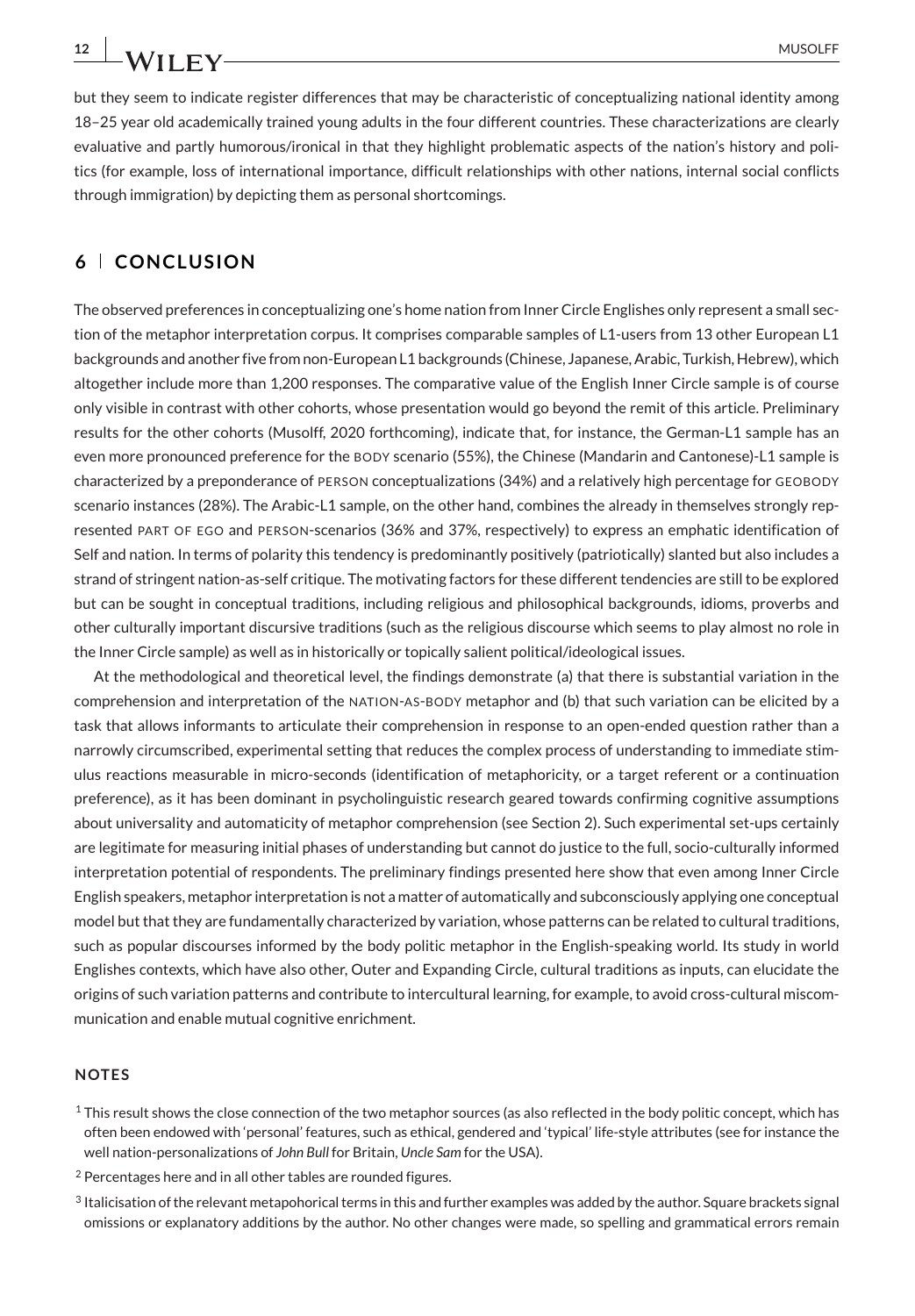as in the originals. The abbreviations at the end of each quotation signify the sociolinguistic indicators supplied by the informants (first language, nationality, gender, age).

<sup>4</sup> Highlighting healthiness is very rare, with just three instances altogether, one of which accounts for the Canadian contribution: 'Canada is like a *healthy body*. […] the numerous areas become strong and allows [*sic*] the country to work well as a whole, i.e. political, sporting and international representation' (E, Can, 19, M).

<sup>5</sup> The 'control' function is not necessarily seen as fully functional; so one US student characterizes Washington D.C. as the 'undecisive [sic] *brain* who argues against itself all the time' (E, US, 20, F). See also example (33), for differentiation between the nominal brain and the 'real' one.

#### **REFERENCES**

Dobski, B. J., & Gish, D. A. (Eds.). (2013). *Shakespeare and the body politic*. Lanham, MD: Lexington Books.

Fauconnier, G., & Turner, M. (2002). *The way we think: Conceptual blending and the mind's hidden complexities*. New York: Basic Books.

Geeraerts, D., & Grondelaers, S. (1995). Looking back at anger: Cultural traditions and metaphorical patterns. In J. R. Taylor & R. E. MacLaury (Eds.), *Language and the cognitive construal of the world* (pp. 153–179). Berlin: Walter de Gruyter.

Gibbs, R.W. (1994). *The poetics of mind: Figurative thought, language, and understanding*. Cambridge: Cambridge University Press. Gibbs, R. W. (2007). Experimental tests of figurative meaning construction. In G. Radden, K.-M. Köpcke, T. Berg, & P. Siemund (Eds.), *Aspects of meaning construction* (pp. 19–32). Amsterdam: John Benjamins.

Giora, R. (2003). *On our mind: Salience, context and figurative language*. Oxford: Oxford University Press.

Glucksberg, S. (2008). How metaphors create categories – quickly. In R. W. Gibbs (Ed.), *The Cambridge handbook of metaphor and thought* (pp. 67–83). Cambridge: Cambridge University Press.

Harris, J. G. (1998). *Foreign bodies and the body politic: Discourses of social pathology in early modern England*. Cambridge: Cambridge University Press.

Harvey, A. D. (2007). *Body politic: Political metaphor and political violence*. Newcastle: Cambridge Scholars Publishing.

Heredia, R. R., & Cieślicka, A. B. (Eds.). (2015). *Bilingual figurative language processing*. Cambridge: Cambridge University Press.

Ibarretxe-Antuñano, I. (2012). The importance of unveiling conceptual metaphors in a minority language: The case of Basque.

In A. Idström & E. Piirainen (Eds.), *Endangered metaphors*(pp. 253–273). Amsterdam: John Benjamins.

Idström, A., & Piirainen, E. (Eds.). (2012). *Endangered metaphors*. Amsterdam: John Benjamins.

Jia,W. (1997). Facework as a Chinese conflict-preventive mechanism: A cultural/discourse analysis. *Intercultural Communication Studies*, *7*, 43–58.

Katz, A. N. (2017). Psycholinguistic approaches to metaphor acquisition and use. In E. Semino & Z. Demjén (Eds.), *The Routledge handbook of metaphor and language* (pp. 472–481). London: Routledge.

Kövecses, Z. (1986). *Metaphors of anger, pride, and love: A lexical approach to the structure of concepts*. Amsterdam: John Benjamins.

Kövecses, Z. (1990). *Emotion concepts*. New York: Springer.

Kövecses, Z. (1995). Anger: Its language, conceptualization, and physiology in the light of cross-cultural evidence. In J. R. Taylor & R. E. MacLaury (Eds.), *Language and the cognitive construal of the world* (pp. 181–196). Berlin: Walter de Gruyter.

Kövecses, Z. (2002). *Metaphor: A practical introduction*. Oxford: Oxford University Press.

Kövecses, Z. (2005). *Metaphor in culture: Universality and variation*. Cambridge: Cambridge University Press.

Kövecses, Z. (2015). *Where metaphors come from: Reconsidering context in metaphor*. Oxford: Oxford University Press.

Lakoff, G. (1993). The contemporary theory of metaphor. In A. Ortony (Ed.), *Metaphor and thought* (pp. 202–251). Cambridge: Cambridge University Press.

Lakoff, G. (2008). The neural theory of metaphor. In R. W. Gibbs (Ed.), *The Cambridge Handbook of metaphor and thought* (pp. 17–38). Cambridge: Cambridge University Press.

Lakoff, G., & Johnson, M. (1980). *Metaphors we live by*. Chicago, IL: University of Chicago Press.

Lakoff, G., & Johnson, M. (1999). *Philosophy in the flesh: The embodied mind and its challenge to western thought*. New York: Basic Books.

Littlemore, J. (2003). The effect of cultural background on metaphor interpretation. *Metaphor and Symbol*, *18*, 273–288.

Littlemore, J., Chen, P., Koester, A., & Barnden, J. (2011). Difficulties in metaphor comprehension faced by international students whose first language is not English. *Applied Linguistics*, *32*, 408–429.

Low, G., Todd, Z., Deignan, A., & Cameron, L. (Eds.). (2010). *Researching and applying metaphor in the real world*. Amsterdam: John Benjamins.

MacArthur, F., Littlemore, J., & Krennmayr, T. (2013). SEEING is not just UNDERSTANDING: Sight metaphors in undergraduate office hours' consultations. Paper presented at the 3rd international conference on 'Meaning construction, meaning interpretation: Applications and implications' (CILAP/CRAL), Logroño, Spain.